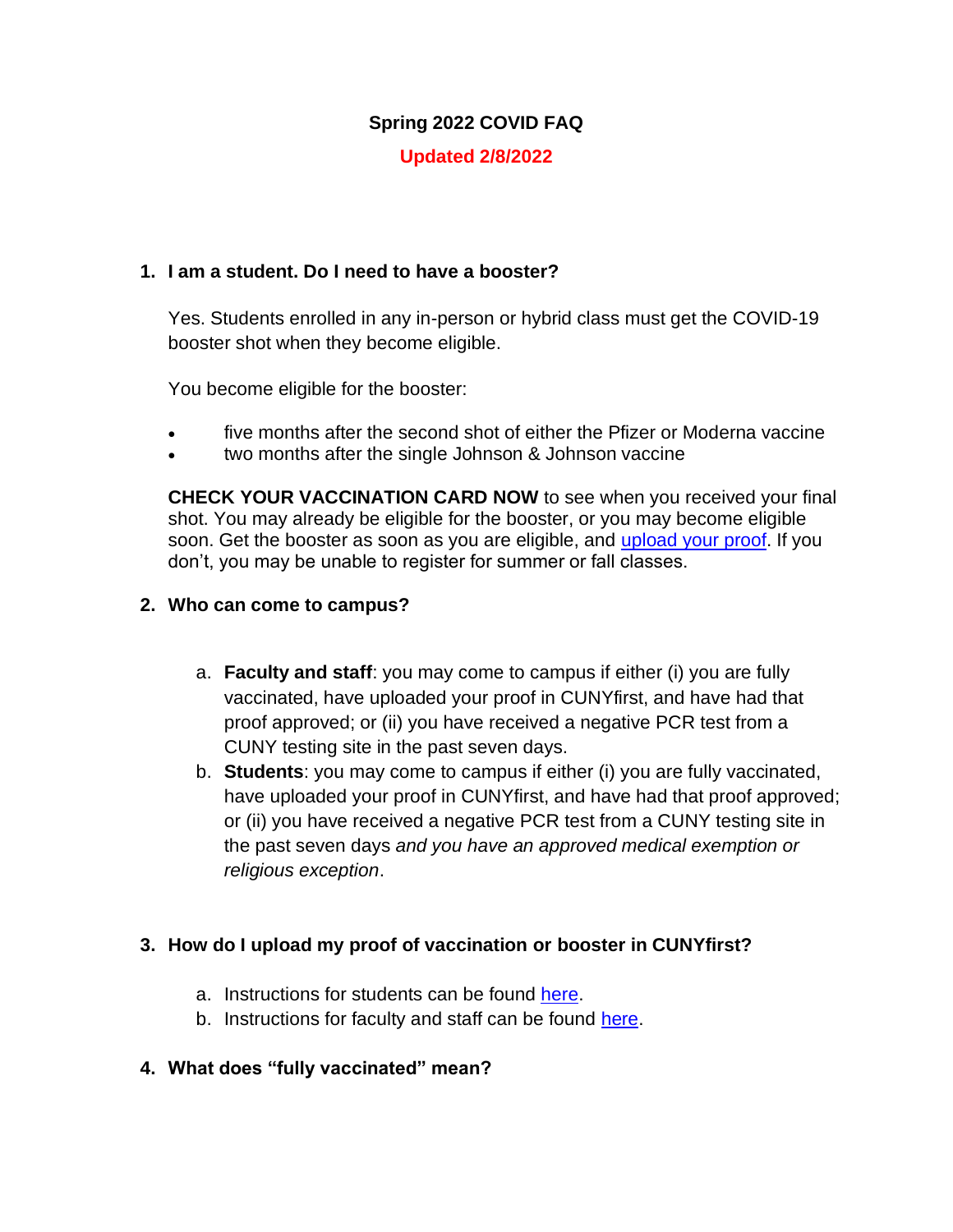Two weeks after a second dose in a 2-dose series, such as the Pfizer or Moderna vaccine; or

Two weeks after a single-dose vaccine, such as Johnson & Johnson's vaccine.

### **5. I am a member of faculty or staff, is there a vaccine mandate for me?**

All full- and part-time faculty, all non-teaching instructional staff (which includes, among others, NTAs, CLTs and those in the HEO series), and personnel in the Executive Compensation Plan, must be fully vaccinated against COVID-19 in order to remain employed by the University. Some exceptions may apply, and implementation details are being finalized.

### **6. Where can I get tested?**

You can get tested at one of the 20 CUNY testing sites. Site locations and hours of operation can be found [here.](https://www.cuny.edu/coronavirus/cuny-covid-19-testing-site-locations/)

# **7. Who can get tested at a CUNY testing site?**

Anyone with an EMPLID or student ID.

#### **8. What are the rules for social distancing?**

- a. No social distancing is necessary in classrooms since nearly everyone is expected to be vaccinated. The few people who are not fully vaccinated should maintain distance between themselves and others.
- b. Social distancing nonetheless remains one of the effective tools to combat this virus. It is recommended that everyone continue to maintain distance.

#### **11.Do I need to wear a mask on campus?**

Yes. Masks are required on campus at all times while inside.

i. The *only exceptions* to wearing a mask inside are:

• If a fully vaccinated person is alone in an enclosed space such as an office, conference room, or dorm room. This exception DOES NOT APPLY to anyone who is not yet fully vaccinated.